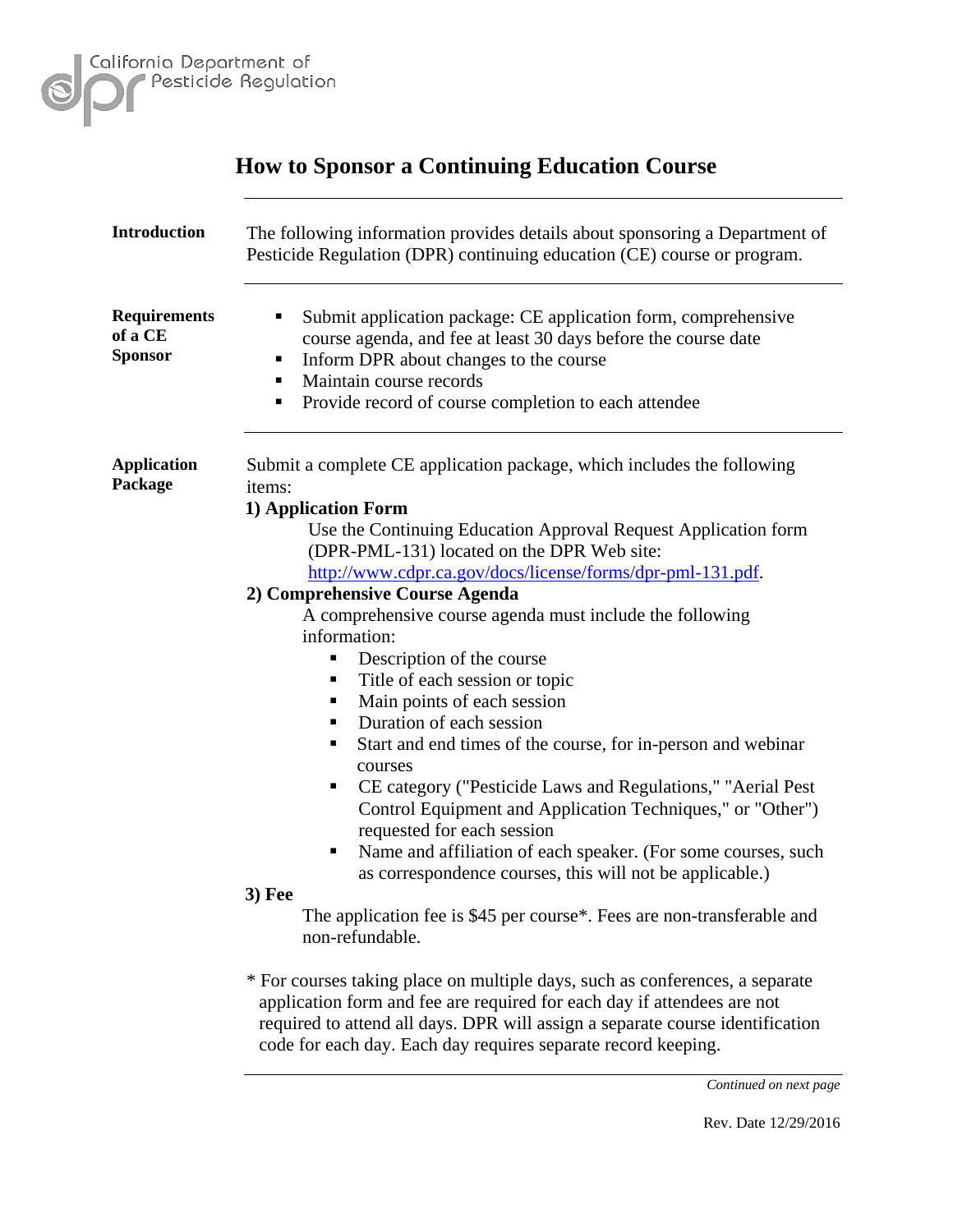| <b>Application</b><br><b>Submission</b><br><b>Deadline</b>                            | Mail the application package to DPR via the U.S. Postal Service at least 30<br>days before the course date. Mail the application package to DPR using the<br>contact information at the end of this guide.                                                                                                                                                                                                                                                                                                                                                                               |
|---------------------------------------------------------------------------------------|------------------------------------------------------------------------------------------------------------------------------------------------------------------------------------------------------------------------------------------------------------------------------------------------------------------------------------------------------------------------------------------------------------------------------------------------------------------------------------------------------------------------------------------------------------------------------------------|
|                                                                                       | Do not use a document delivery service such as UPS or FedEx and do not<br>require a signature confirmation as these will likely slow delivery time. Faxed<br>or emailed applications will not be accepted.                                                                                                                                                                                                                                                                                                                                                                               |
| <b>DPR Review</b><br>and Evaluation                                                   | Once received by DPR, the CE Review Committee will evaluate the<br>application form and course agenda. Within 15 business days, DPR will<br>approve the course, or if the CE Review Committee has questions, you will<br>be contacted via phone or email. If the title and main points of the session<br>does not show clearly that the presentation will be discussed within the<br>context of pesticides and pest management, you will be asked for more<br>information. This may include a request for a detailed outline of the<br>presentation provided or approved by the speaker. |
|                                                                                       | DPR cannot approve a CE course if the course has already occurred.                                                                                                                                                                                                                                                                                                                                                                                                                                                                                                                       |
|                                                                                       | Approval of your application will include hours approved in each CE<br>category and will be sent via fax. If a fax number is not provided on the<br>application, it will be sent via email.                                                                                                                                                                                                                                                                                                                                                                                              |
|                                                                                       | You can check the status of your application by visiting DPR's Web site:<br>http://www.cdpr.ca.gov/docs/license/cont_ed_cfm/classes.htm.                                                                                                                                                                                                                                                                                                                                                                                                                                                 |
| <b>Course Criteria</b>                                                                | The following criteria are used by the CE Review Committee when<br>evaluating CE courses for approval:<br>The accredited portion of a course must be a minimum of one hour.<br>٠<br>Course topics must be in the context of pesticides or pest management.<br>Topics approved for "Pesticide Laws and Regulations" hours must be<br>ш<br>focused on California or federal pesticide laws and regulations.                                                                                                                                                                                |
|                                                                                       | Some examples of topics that qualify for CE hours can be found in the "CE<br>Category Example Topics" on DPR's CE Web site:<br>http://www.cdpr.ca.gov/docs/license/conted.htm.                                                                                                                                                                                                                                                                                                                                                                                                           |
| <b>Additional</b><br>Criteria for<br><b>Online and</b><br>Correspond-<br>ence Courses | Online and correspondence courses must meet the following additional<br>criteria:<br>A complete copy of the course in the format in which it will be used<br>п<br>must be submitted with the CE application. For example, submit a<br>hardcopy for a correspondence course or a web link, CD, or thumb<br>drive for an online course.<br>Courses must include distinct topics, which can be no more than two<br>п<br>hours per topic. For courses longer than two hours, each topic must<br>end with review questions.                                                                   |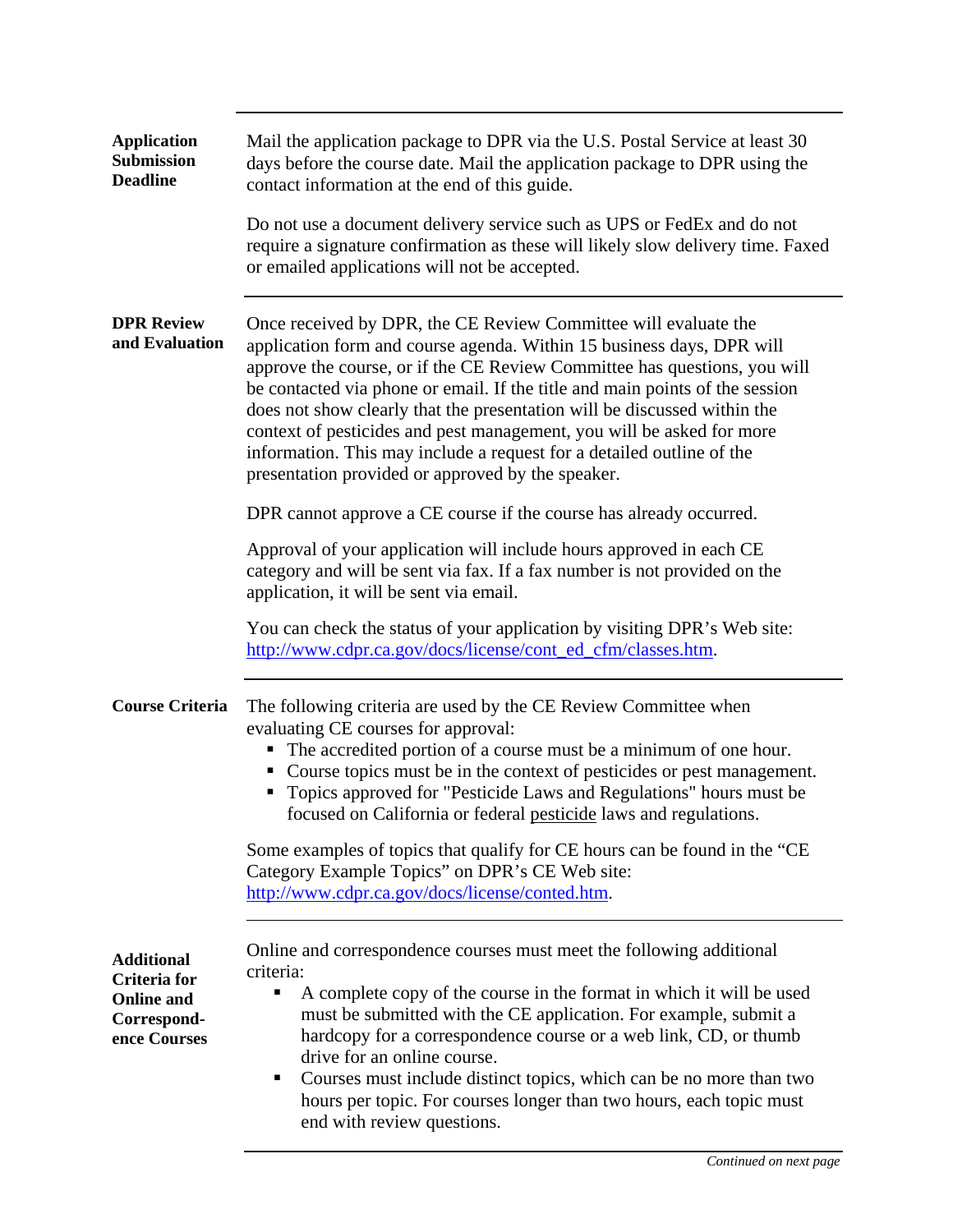| <b>Additional</b><br>Criteria Cont.                    | A final examination that reviews the accredited material and main<br>points must be given. An attendee must receive a score of 70 percent<br>or greater to receive course credit.<br>If the attendee receives a score of less than 70 percent on the final<br>Ξ<br>examination, the sponsor may allow the attendee to take a different<br>version of the final examination in order to receive course credit.<br>Different versions of the final examination must provide the attendee<br>with new questions or shuffle the order of the questions.<br>The final examination and review questions will be accredited at one<br>minute per question, with a maximum of twenty questions per hour.<br>For text-based courses (correspondence or online), each 200 words<br>п<br>will count as one minute of course time. |
|--------------------------------------------------------|------------------------------------------------------------------------------------------------------------------------------------------------------------------------------------------------------------------------------------------------------------------------------------------------------------------------------------------------------------------------------------------------------------------------------------------------------------------------------------------------------------------------------------------------------------------------------------------------------------------------------------------------------------------------------------------------------------------------------------------------------------------------------------------------------------------------|
| <b>Changes</b> to<br><b>Approved</b><br><b>Courses</b> | If changes are made to an already approved course agenda, you must submit<br>the following information to DPR before the course takes place:<br>Name of the course<br>Date of the course<br>п<br>Course identification code<br>п<br>Change(s) to be made to the course<br>ш                                                                                                                                                                                                                                                                                                                                                                                                                                                                                                                                            |
|                                                        | Examples include: changes to speakers, topics, and location.<br>Send the information to DPR using the contact information at the end of this<br>guide (email preferred).                                                                                                                                                                                                                                                                                                                                                                                                                                                                                                                                                                                                                                               |
| <b>Adding Course</b><br>Dates or<br><b>Locations</b>   | Only one application package is necessary for CE courses where the same<br>course agenda is presented on different dates and/or at different locations<br>throughout the calendar year (i.e. roadshow).<br>To add dates and/or locations to an already approved course agenda, submit<br>the Continuing Education Additional Presentation Request form<br>(DPR-PML-132) at least 15 business days before the course date.<br>The form is located on DPR's Web site at:<br>http://www.cdpr.ca.gov/docs/license/forms/dpr-pml-132.pdf.                                                                                                                                                                                                                                                                                   |
|                                                        | Send the form to DPR using the contact information at the end of this guide<br>(email preferred).                                                                                                                                                                                                                                                                                                                                                                                                                                                                                                                                                                                                                                                                                                                      |
|                                                        | Note that roadshow courses will receive one course identification code per<br>calendar year. Therefore, attendees will receive CE credit for the series only<br>once. CE sponsors should make this clear in advertising and registration<br>materials.                                                                                                                                                                                                                                                                                                                                                                                                                                                                                                                                                                 |